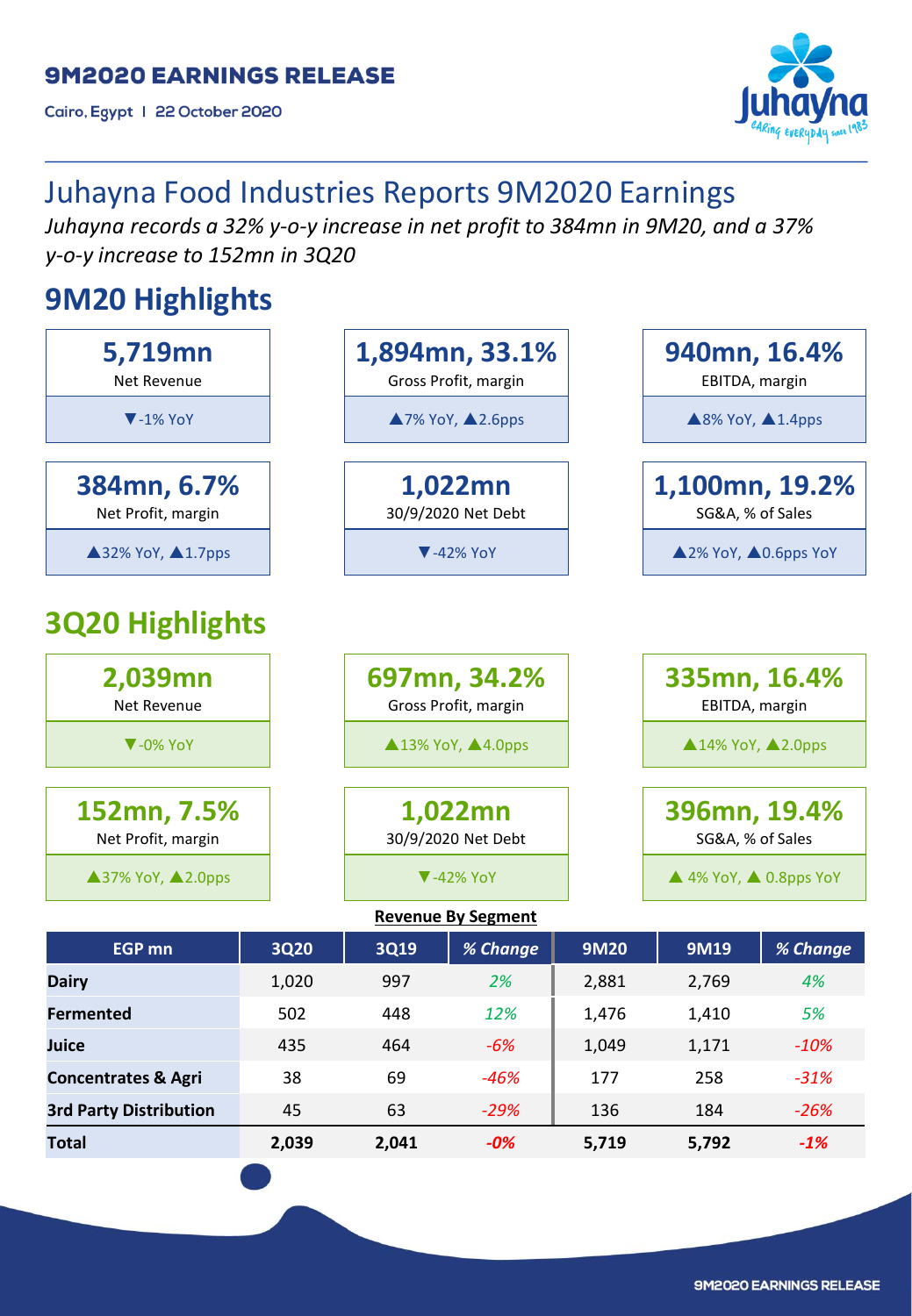Cairo, Egypt | 22 October 2020





 $\blacksquare$  Net Profit  $\blacklozenge$  NPM

**(Cairo, Egypt) — Juhayna Food Industries (JUFO.CA on the Egyptian Exchange, "Company")),** a leader in the Egyptian packaged dairy, yogurt and juice markets, announced today its consolidated results for the third quarter of 2020, reporting revenues of EGP 2.0bn in 3Q20, as growth in the dairy and fermented segments was offset by the declines in juice, concentrates and agriculture segments. It is worthy to note that juice sales are on an upward trajectory and improving each quarter as the market recovers. Revenues in 9M20 amounted to EGP 5.7bn, down a slight 1% y-o-y.

Gross profit margin reached 34.2% in 3Q20, recording an increase of 4.0pps y-o-y. For 9M20, gross profit margin increased by 2.6pps y-o-y to reach 33.1%. Margin expansion is a result of better deals / discounts negotiated with suppliers as the Company rolls on with its cost saving measures as well as EGP appreciation compared to the same period last year.

SG&A margin increased by 0.6pps to reach 19.2% in 9M20. And increased by 0.8pps in 3Q20, reaching 19.4%, due to increased consumer promotions to cater for weaker demand in some of the segments.

EBITDA for 3Q20 amounted to EGP 335mn, witnessing an increase of 14% y-o-y, while EBITDA margin has expanded by 2.0pps to reach 16.4%. 9M20 EBITDA increased to EGP 940mn, an 8% increase y-o-y, and EBITDA margin for the period expanded by 1.4pps to reach 16.4%.

Net profit in 3Q20 reached EGP 152mn, growing by 37% despite an inflated end of service bonus cost of EGP 28mn as the Company rolls on with rightsizing its workforce through strategic cuts. Net profit margin increased by 2.0pps to reach 7.5%, the highest level recorded since 2Q18. For 9M20, net profit amounted to EGP 384mn, realizing an increase of 32%, with net profit margin increasing by 1.7pps to reach 6.7%, driven by the lower financing costs due to decreased net debt levels (from EGP 1.8bn in 3Q19, to EGP 1.0bn in 3Q20) as well as lower cost of financing as the central bank of Egypt lowered the lending rate by 350bps.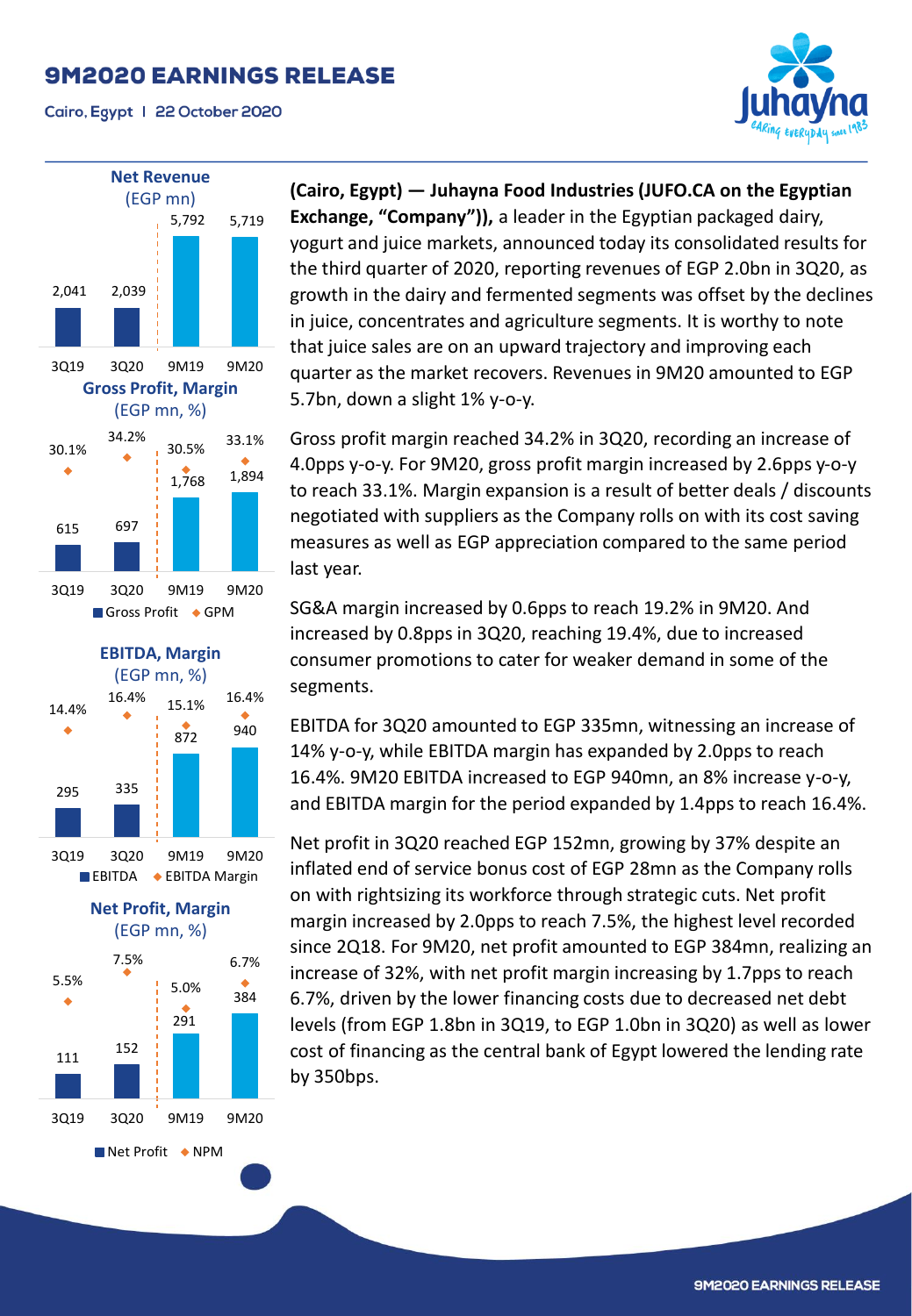Cairo, Egypt | 22 October 2020





#### **Chairman's Note:**

The Company achieved net sales of EGP 2bn in 3Q20 and EGP 5.7bn in 9M20, decreasing by a slight 1% y-o-y on the back of the Covid-19 pandemic Net profit in 9M20 reached EGP 384mn, increasing by 32% y-o-y and EGP 152mn in 3Q20, achieving an increase of 37% y-o-y.

The Company was able to maintain its market shares across its different segments, and will keep monitoring consumer buying behavior, while innovation and product development remain to be the pillars of Juhayna's strategy.

#### **Safwan Thabet**

**Executive Chairman of the Board & CEO**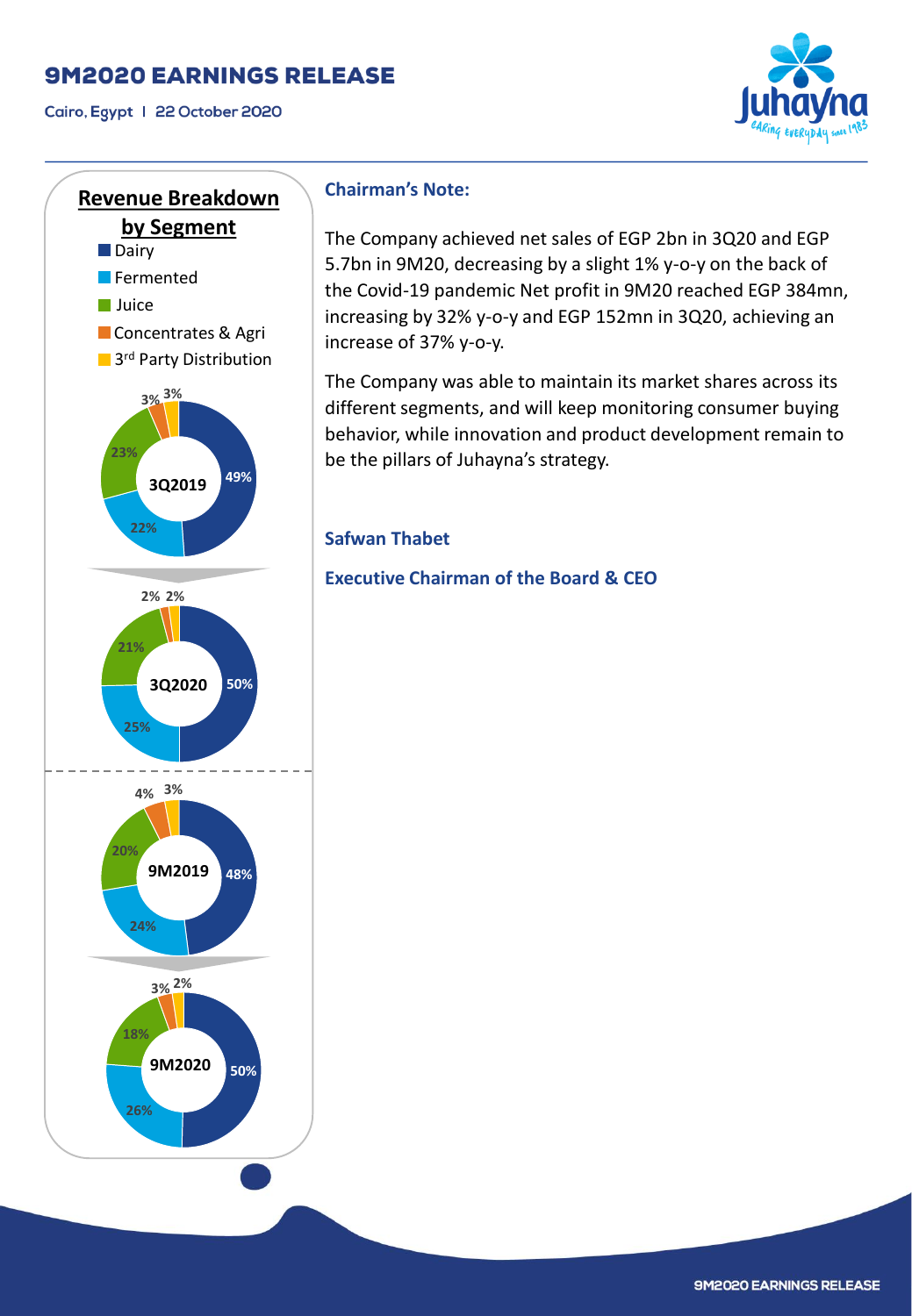Cairo, Egypt | 22 October 2020



## **Consolidated Income Statement**

| (EGP '000)                                   | 9M 2020     | 9M 2019     | 3Q 2020     | 3Q 2019     |
|----------------------------------------------|-------------|-------------|-------------|-------------|
| Net sales                                    | 5,719,470   | 5,791,905   | 2,039,379   | 2,041,095   |
| Cost of sales                                | (3,825,821) | (4,023,524) | (1,342,720) | (1,425,555) |
| <b>Gross profit</b>                          | 1,893,649   | 1,768,381   | 696,659     | 615,540     |
| Other operating income                       | 17,995      | 57,859      | 3,392       | 24,514      |
| Selling and Marketing expenses               | (895,303)   | (868, 685)  | (327, 106)  | (295, 695)  |
| General and administrative expenses          | (189,961)   | (198, 810)  | (63, 751)   | (81, 479)   |
| Other expenses                               | (102, 746)  | (67, 155)   | (34, 593)   | (25,054)    |
| Board of directors' remuneration             | (15, 105)   | (14, 875)   | (4,860)     | (5,215)     |
| Results from operating activities            | 708,529     | 676,715     | 269,742     | 232,611     |
| Share in gain of company under joint control | (160)       | 3,679       | (979)       | 714         |
| Cost of the end of service                   | (43526)     | (10, 712)   | (28, 132)   | (386)       |
| Net finance (expense)                        | (124, 274)  | (263, 850)  | (33, 335)   | 79 421)     |
| Net profit before income tax                 | 540,568     | 405,832     | 207,296     | 153,518     |
| Income tax - current                         | (155, 124)  | (96, 891)   | (55, 692)   | (31, 514)   |
| Deferred tax                                 | (1,698)     | (17, 941)   | 436         | (10, 645)   |
| Net profit for the period                    | 383,746     | 291,000     | 152,039     | 111,360     |
| Distributed as follows                       |             |             |             |             |
| Parent Company's share in profit             | 383,668     | 290,906     | 152,012     | 111,335     |
| Non-controlling interest                     | 78          | 94          | 28          | 24          |
|                                              | 383,746     | 291,000     | 152,039     | 111,360     |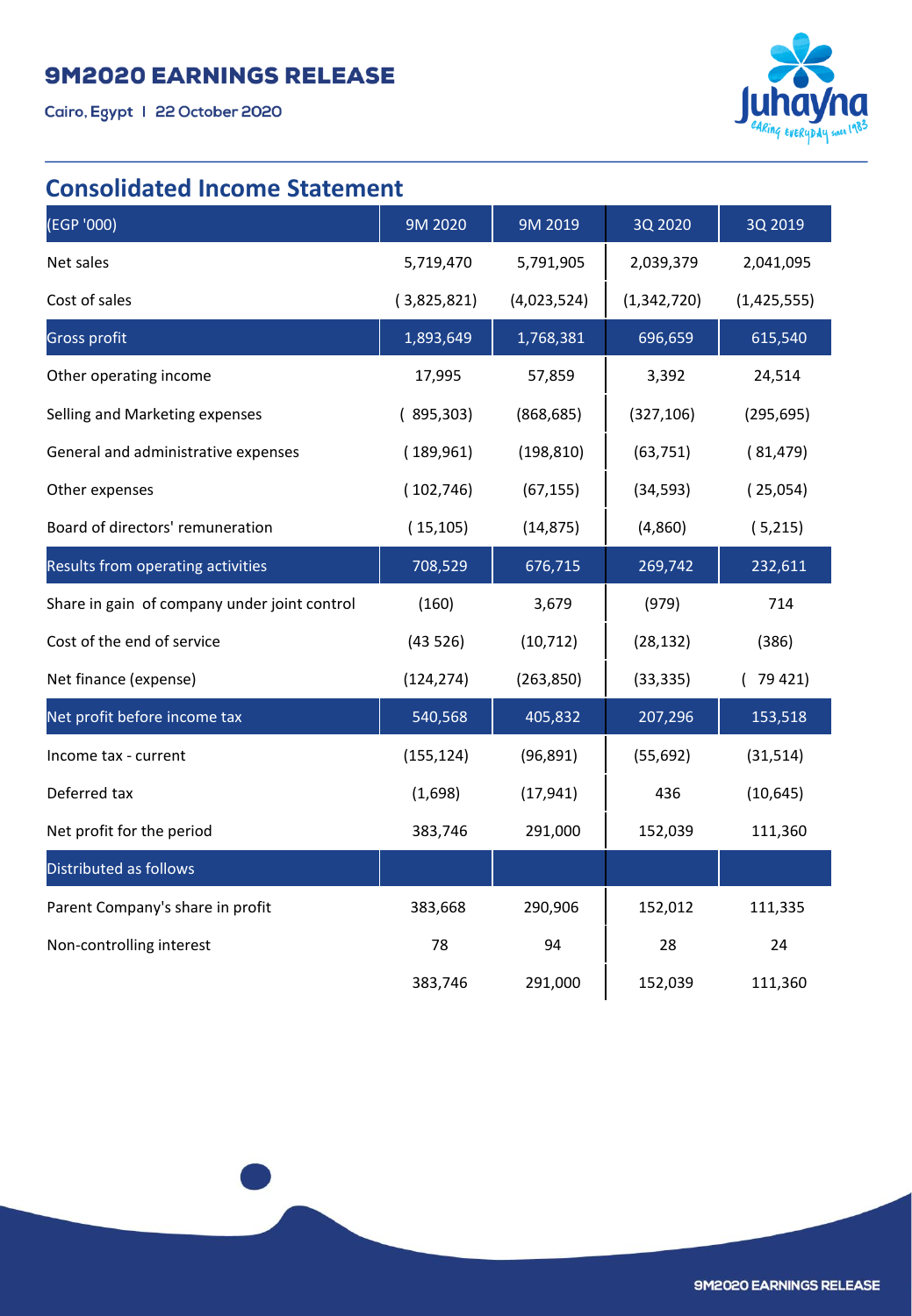Cairo, Egypt | 22 October 2020



## **Consolidated Balance Sheet**

| (EGP '000)                                                          | 9M 2020   | FY 2019   |
|---------------------------------------------------------------------|-----------|-----------|
| Assets                                                              |           |           |
| Non-current assets                                                  |           |           |
| Property, plant and equipment                                       | 3,138,241 | 3,292,284 |
| Projects under construction                                         | 164,867   | 97,358    |
| Plant wealth - productive                                           | 16,126    | 12,516    |
| Plant wealth – not productive                                       | 20,785    | 15,865    |
| <b>Biological wealth</b>                                            | 203,643   | 195,122   |
| Investments under joint control (equity)                            | 14,704    | 14,864    |
| Goodwill                                                            | 97,093    | 97,093    |
| Right to use assets                                                 | 48,056    |           |
| Other - long term asset                                             | 734       | 740       |
| Non-current assets                                                  | 3,704,251 | 3,725,842 |
| <b>Current assets</b>                                               |           |           |
| Investments held for sale                                           |           |           |
| Biological assets - Feeding Sector                                  | 3,117     | 13,948    |
| <b>Biological assets - Existing Agriculture</b>                     | 9,801     | 17,214    |
| PPE held for sale                                                   | 4,484     | 6,243     |
| Inventories                                                         | 919,945   | 1,043,418 |
| Trade and other receivables                                         | 493,219   | 414,144   |
| Due from related parties                                            | 4         |           |
| Cash at banks and on hand                                           | 101,709   | 96,718    |
| <b>Current assets</b>                                               | 1,532,278 | 1,591,684 |
| <b>Total assets</b>                                                 | 5,236,529 | 5,317,526 |
| <b>Equity</b>                                                       |           |           |
| Issued and paid up capital                                          | 941,405   | 941,405   |
| Legal reserve                                                       | 616,672   | 594,086   |
| General reserve - issuance premium                                  | 330,920   | 330,920   |
| Retained earnings                                                   | 968,902   | 859,988   |
| Total equity attributable to the shareholders of the parent company | 2,857,899 | 2,726,399 |
| Non-controlling interest                                            | 685       | 640       |
| <b>Total equity</b>                                                 | 2,858,584 | 2,727,039 |
| Non-current liabilities                                             |           |           |
| Long - term loans                                                   | 494,593   | 692,547   |
| Other non current liabilities                                       | 6,997     | 22,964    |
| Lase contract liabilities - non current portion                     | 114,667   | 87,202    |
| Operating lease contract liabilities - non current portion          |           |           |
| Deferred tax liabilities                                            | 277,607   | 275,909   |
| Non-current liabilities                                             | 893,865   | 1,078,622 |
| <b>Current liabilities</b>                                          |           |           |
| Provision for claims                                                | 3,952     | 16,474    |
| <b>Bank Credit facilities</b>                                       | 283,756   | 398,940   |
| Creditors and other credit balances                                 | 765,617   | 695,896   |
| Income tax payable                                                  | 149,725   | 103,663   |
| Due to related parties                                              |           | 422       |
| Lease contract liabilities- current portion                         | 24,970    | 11,597    |
| Operating lease contract liabilities- current portion               |           |           |
| Loans-current portion                                               | 256,060   | 284,872   |
| <b>Current liabilities</b>                                          | 1,484,080 | 1,511,865 |
| <b>Total liabilities</b>                                            | 2,377,945 | 2,590,487 |
| Total equity and total liabilities                                  | 5,236,529 | 5,317,526 |
|                                                                     |           |           |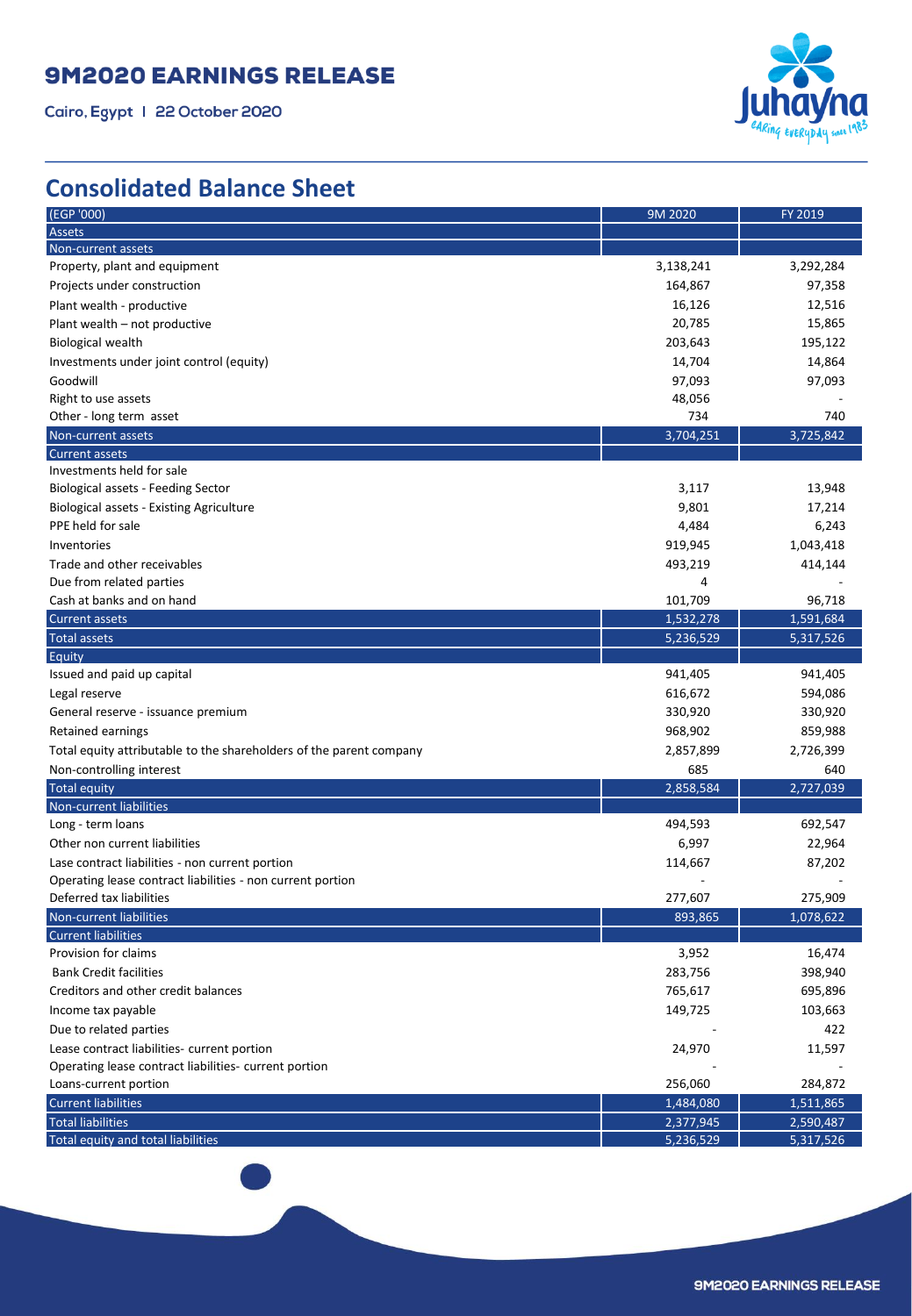Cairo, Egypt | 22 October 2020



## **Consolidated Cash Flow**

| (EGP '000)                                                                                          | 9M 2020                  | 9M 2019               |
|-----------------------------------------------------------------------------------------------------|--------------------------|-----------------------|
| Cash flows from operating activities                                                                |                          |                       |
| Net profit for the period before income tax and minority interest in profits                        | 540,568                  | 405,832               |
| Adjustments for:                                                                                    |                          |                       |
| PPE depreciation                                                                                    | 215,486                  | 201,638               |
| Capital losses                                                                                      | 22,819                   | (8,922)               |
| Amortization of asset right of use                                                                  | 6                        | 6                     |
| Amortization of animal wealth                                                                       | 19,280                   | 14,081                |
| Amortization of plant wealth (productive)                                                           | 709                      | 301                   |
| Impairment of Fixed assets (Reverse)                                                                |                          |                       |
| Biological write down (Reverse)                                                                     | (2,890)                  |                       |
| Change in Investments under joint control                                                           | 160                      | (3,679)               |
| Impairment of trade and other receivables (Reverse)                                                 |                          | (1, 380)              |
| Impairment of trade and other receivables                                                           | 5,177                    | 3,684                 |
| Impairment of right to use assets                                                                   | 11,191                   |                       |
| Interest of right to use assets                                                                     | 4,063                    |                       |
| Impairment of the Inventory                                                                         |                          | 1,832                 |
| Inventory write down (reverse)                                                                      | (2,070)                  |                       |
| Provision for claims formed                                                                         | 10,800                   | 4,376                 |
| Herd births                                                                                         | (10, 510)                | (11, 342)             |
| Herd capitalized                                                                                    | (53, 781)                |                       |
| Losses from selling cows                                                                            | 16,319                   | 6,996                 |
| Losses from calves death                                                                            | 715                      | 3,196                 |
| Losses from calves sales                                                                            |                          |                       |
| Foreign exchange (losses) / gain                                                                    | (372)                    | 5,666                 |
| Credit interests                                                                                    | (14, 398)                | (10, 997)             |
| Finance interests & expenses                                                                        | 134,982                  | 269,181               |
|                                                                                                     | 898,254                  | 880.468               |
| Collected credit interests<br>Finance interest & expenses paid                                      | 14,398<br>(134, 982)     | 10,997<br>(269, 181)  |
| Changes in:                                                                                         |                          |                       |
| Inventories                                                                                         | 128,280                  | (158, 728)            |
| Biological assets-fattening the flock                                                               |                          |                       |
| Capitalization of breeding the herd<br>Biological assets- Exiting Agriculture                       | 7,412                    | (68, 659)<br>(9,892)  |
| Trade and other receivables                                                                         | (77, 221)                | (59, 376)             |
| Due to related parties                                                                              | (4)                      | 3,174                 |
| Creditors & other credit balances                                                                   | 58,861                   | 139,480               |
| Due from related parties                                                                            | (422)                    |                       |
| Dividends paid to employees                                                                         | (63, 921)                | (50, 928)             |
| Income tax paid                                                                                     | (109, 062)               | (58,049)              |
| Sales tax on capital goods -paid                                                                    | (5, 107)                 | 1,446                 |
| Impairment of trade and other receivables used                                                      | (7,032)                  | (1, 188)              |
| Impairment in inventories used                                                                      | (2, 737)                 | (8,697)               |
| Provision for claims used                                                                           | (23, 323)                | (7, 585)              |
| Impairment in fixed asset usage                                                                     | (12, 393)                | ٠                     |
| Net cash flows result from/ (used in) operating activities                                          | 671,003                  | 343,283               |
| Cash flows from investing activities<br>Acquisition of PPE & projects under construction            | (206, 398)               | (213, 718)            |
| Compensation of calves death                                                                        | 3,878                    | 3,176                 |
| Proceeds from sale of PPE                                                                           | 68,779                   | 38,803                |
| Acquisition of plant and animal wealth                                                              | (24, 331)                | (27, 760)             |
| Proceeds from the compensation of claves death<br>Proceeds from the sale of plant and animal wealth | 44,389                   | 26,395                |
| Net cash flows (used in) investing activities                                                       | (113, 682)               | (173, 104)            |
| Cash flows from financing activities                                                                |                          |                       |
| Collection proceeds from overdraft & credit facility                                                | (115, 184)               | (195, 935)            |
| Payment for Bank long term loans                                                                    | (22, 472)                | (16,089)              |
| Payment of financial lease contract liabilities<br>Dividends paid to shareholders                   | (226, 765)<br>(188, 281) | 271,515<br>(188, 281) |
| Decrease in non-controlling interest                                                                | ٠                        | (115)                 |
| Net cash flows from financing activities                                                            | (552, 702)               | (128, 905)            |
| Change in cash & cash equivalents during the period                                                 | 4,619                    | 41,274                |
| The effect of foreign exchange difference                                                           | 372                      | (5,666)               |
| Cash & cash equivalents at 1 January<br>Cash & cash equivalents at 30 September                     | 96,718<br>101,709        | 30,404<br>66,011      |
|                                                                                                     |                          |                       |